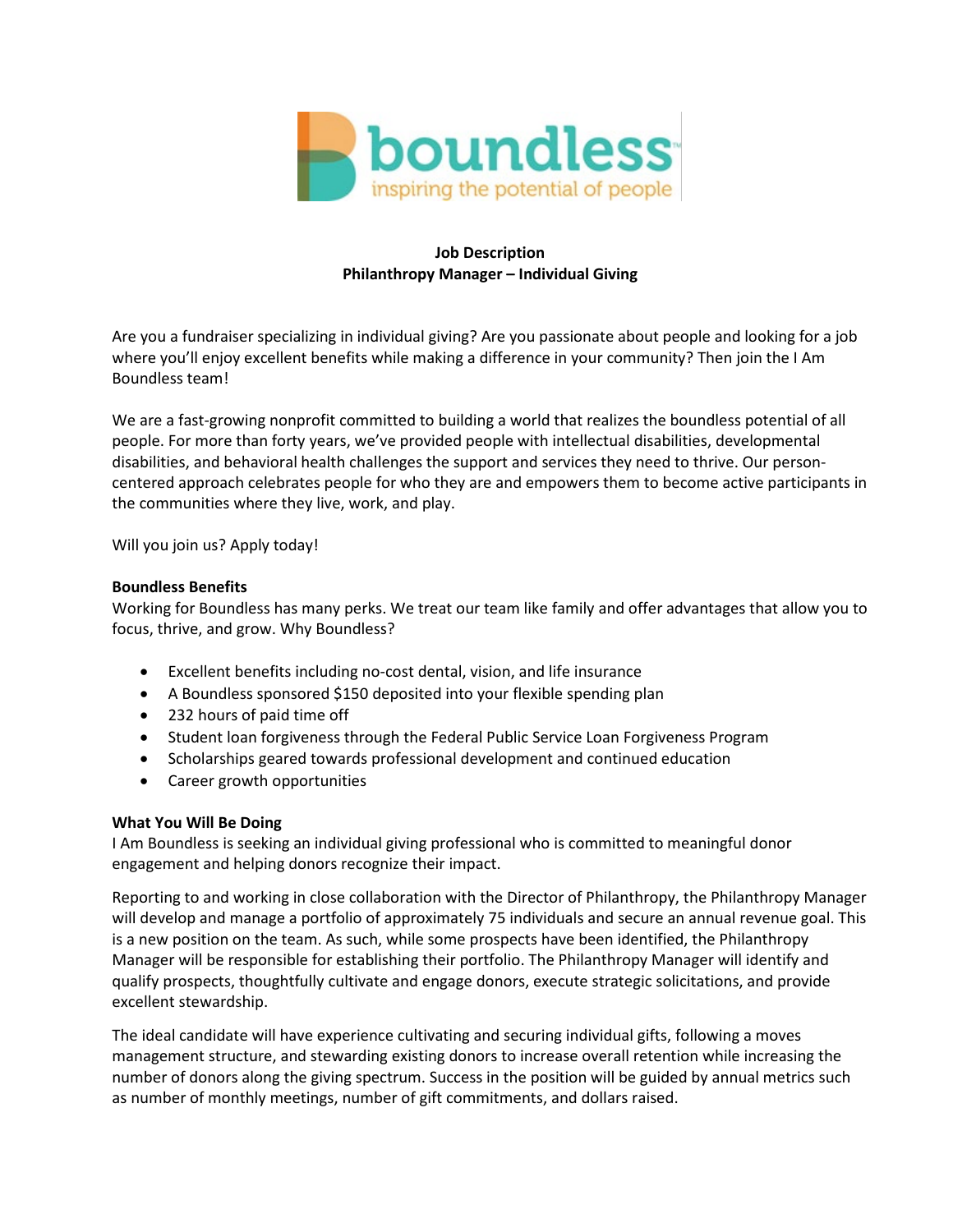Boundless is on an unprecedented growth trajectory, serving approximately 2,000 people in the Central Ohio region in 2016 to serving more than 4,000 people throughout the state of Ohio in 2020. After nearly 40 years in existence, the Advancement Division was created in 2018 and team members have had the opportunity to create programs, procedures and projects that directly and positively impact the organization and those it serves. The philanthropy department exists within the division of advancement and works closely with the communications and marketing team to accomplish organizational goals.

The culture of Boundless, and the advancement team in particular, is one of entrepreneurial collaboration, flexibility, and a "can do" spirit.

# **Major tasks, Duties, and Responsibilities**

- Achieves the annual fund-raising goal for individual giving, as agreed upon with the Director of Philanthropy and the Vice President for Advancement.
- Manages the individual giving program to achieve on-going growth in both cash and future commitments of support. This includes developing both long-term solicitation strategies and an effective stewardship effort to retain support from existing donors.
- Develops a portfolio of individual donors and manages all aspects of the gift process for those donors and prospects.
- Generates moves management and solicitation plans for donors and prospects as well as documents all related actions in Salesforce.
- Supports ongoing development efforts including, but not limited to, individual giving, annual giving, employee giving, planned giving, donor stewardship, events, gift processing, pledge management, and donor recognition.
- Designs and executes donor retention strategies.
- Actively supports a culture of philanthropy.
- Plans and conducts tours and visits to the organization by donors and prospects.
- Develops, recommends, and manages budget for the areas managed. Coordinates the assignment of tasks for the efficient utilization of available resources.
- Maintains collaborative team relationships with peers and colleagues in order to effectively contribute to the working group's achievement of goals, and to help foster a positive work environment.
- Other duties as assigned.

## **Reasonable accommodations may be made to enable individuals with disabilities to perform the essential functions.**

## **Your Expertise**

- **Development/Fundraising:** Proven success in nonprofit fundraising, including meeting/exceeding fundraising goals and personal metrics. Experience running annual campaigns and success with individual fundraising and multiple fundraising methodologies (i.e., major gifts, employee giving, etc.)
- **Relationship Building:** Skilled at establishing and cultivating strong relationships with peers, across different levels of the organization and externally.
- **Project Leadership:** Experience in planning, leading, and managing philanthropy projects, including coordinating with peers to achieve desired outcomes, and tracking and reporting on progress to senior managers/board of trustees.
- **Entrepreneurial Spirit:** Takes initiative and actively seeks to deepen current donor relationships and to forge new ones. Actively seeks new initiatives which will yield philanthropic results.